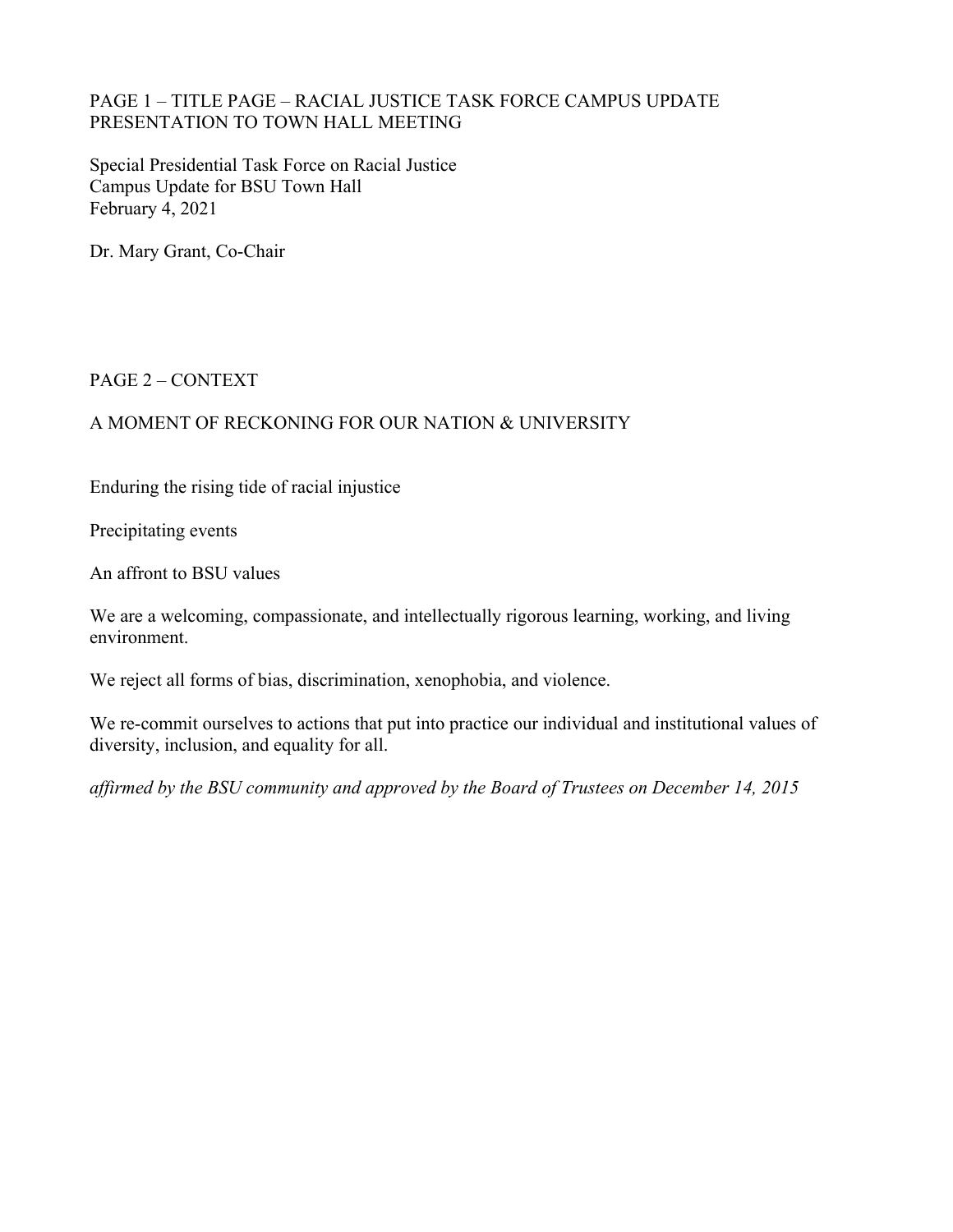### PAGE 3 – CONTEXT

### THE CANDID VOICES OF OUR COMMUNITY

The only words that come out are "I'm tired" – you know what I mean? Tired of explaining, saying why it's important, why it's not a black vs. white issue… it feels like we are not allowed to breathe outside of our home. There are no words because it's inhumane. It's disbelief. It's too much.

I want you to believe in me and believe in the words that are coming out of my mouth. I am talking to you because I want something to change. I love BSU but sometimes I feel like BSU does not love me back.

The stories were told out of love for BSU – and, out of our love for BSU, we need to correct things that are wrong.

We need to be clear to our students that their safety and success matter to us. We need to be very clear that they matter to us.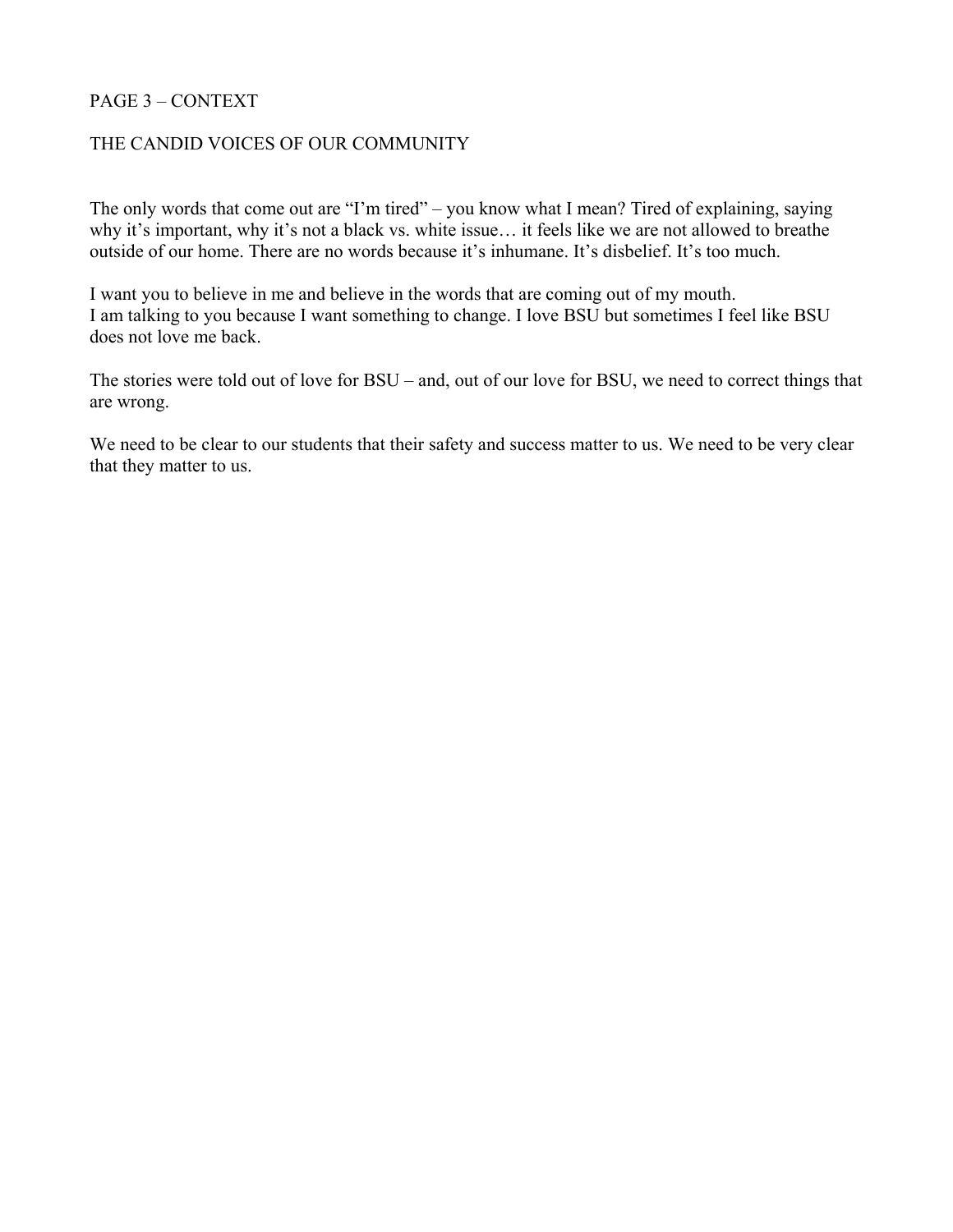### PAGE 4 – CONTEXT

# THE PRESIDENT'S EXPECTATIONS FOR THE BSU COMMUNITY

If any one of us fails to live up to our values, we have all failed.

If any one of us fails to apply urgent action to solving the issues of race that have caused so much pain and suffering, we have all failed.

If any one of us demonstrates hate and ignorance, we have all failed.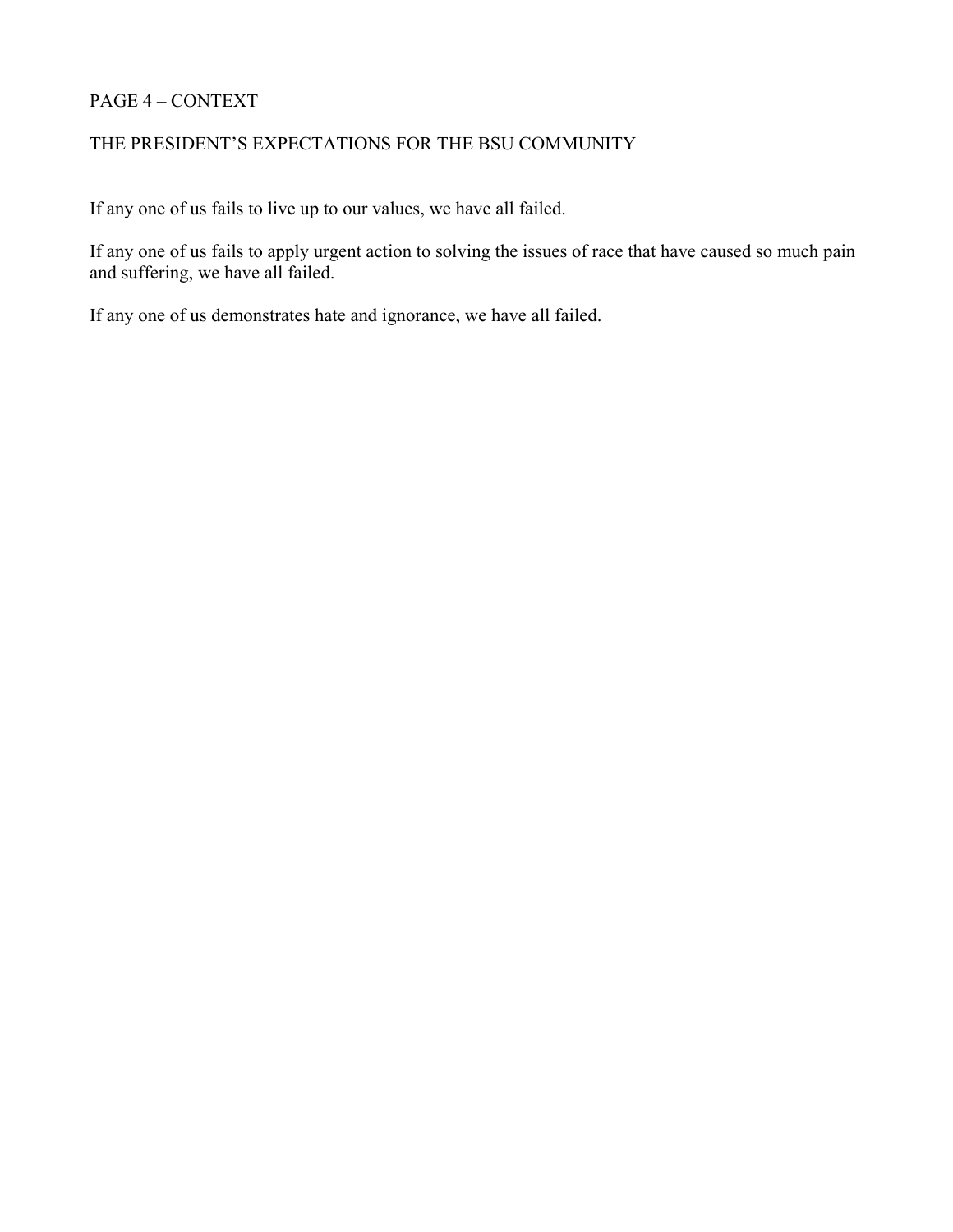### PAGE 5 – CONTEXT

# THE PRESIDENT'S CALL TO ACTION

Words alone are not enough.

We need to be introspective, to listen, to honestly evaluate how we can do better, and to thoughtfully develop recommendations for an action agenda to make change.

We must do better, and we will do better.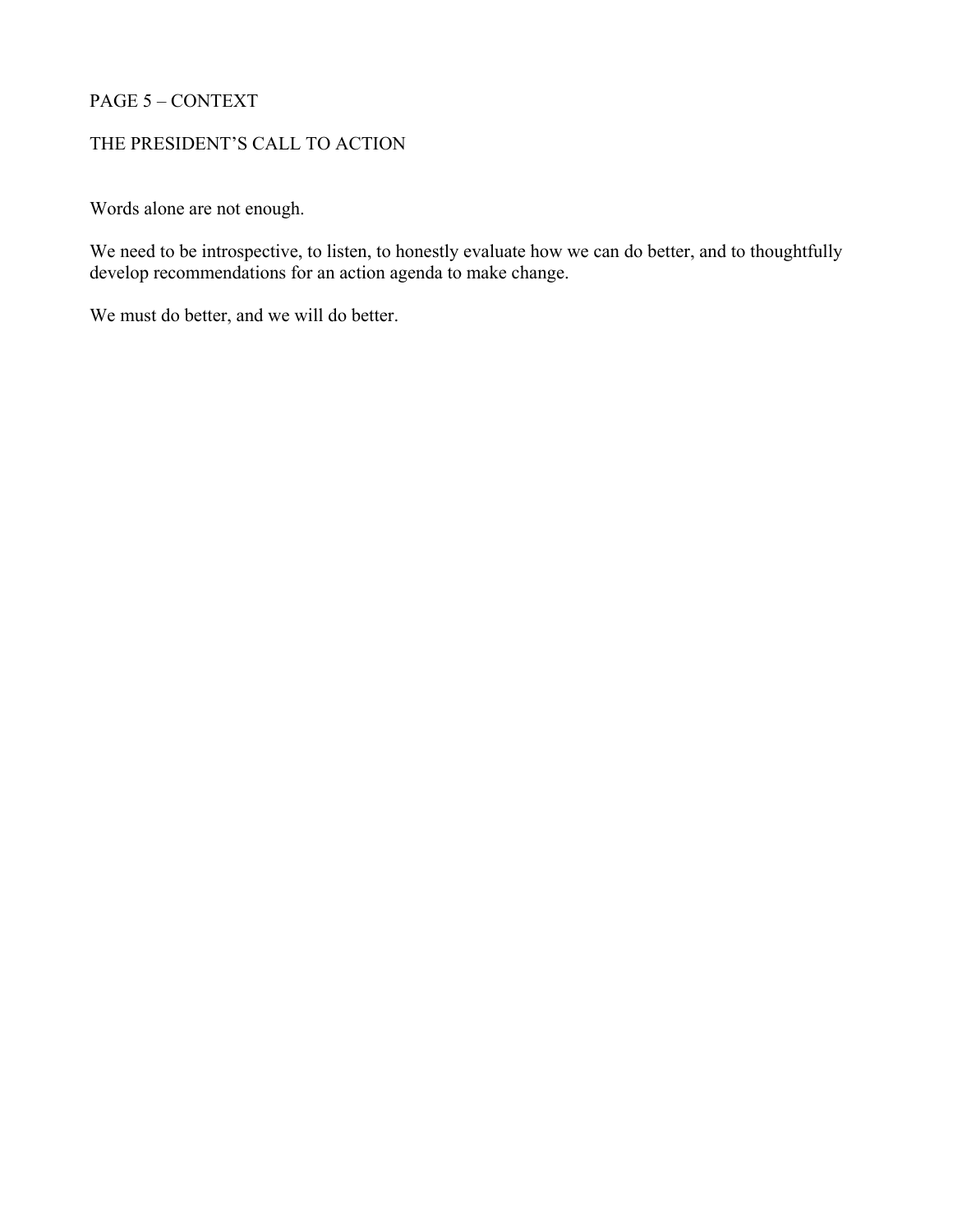# PAGE 6 – TASK FORCE

# CORE RESEARCH QUESTIONS AT THE HEART OF OUR WORK

What elements of policy, practice, and culture are impeding racial equity at Bridgewater State University?

What remedies and recommendations for corrective action can we advance?

Questions formulated by Dr. Carolyn Petrosino, Co-Chair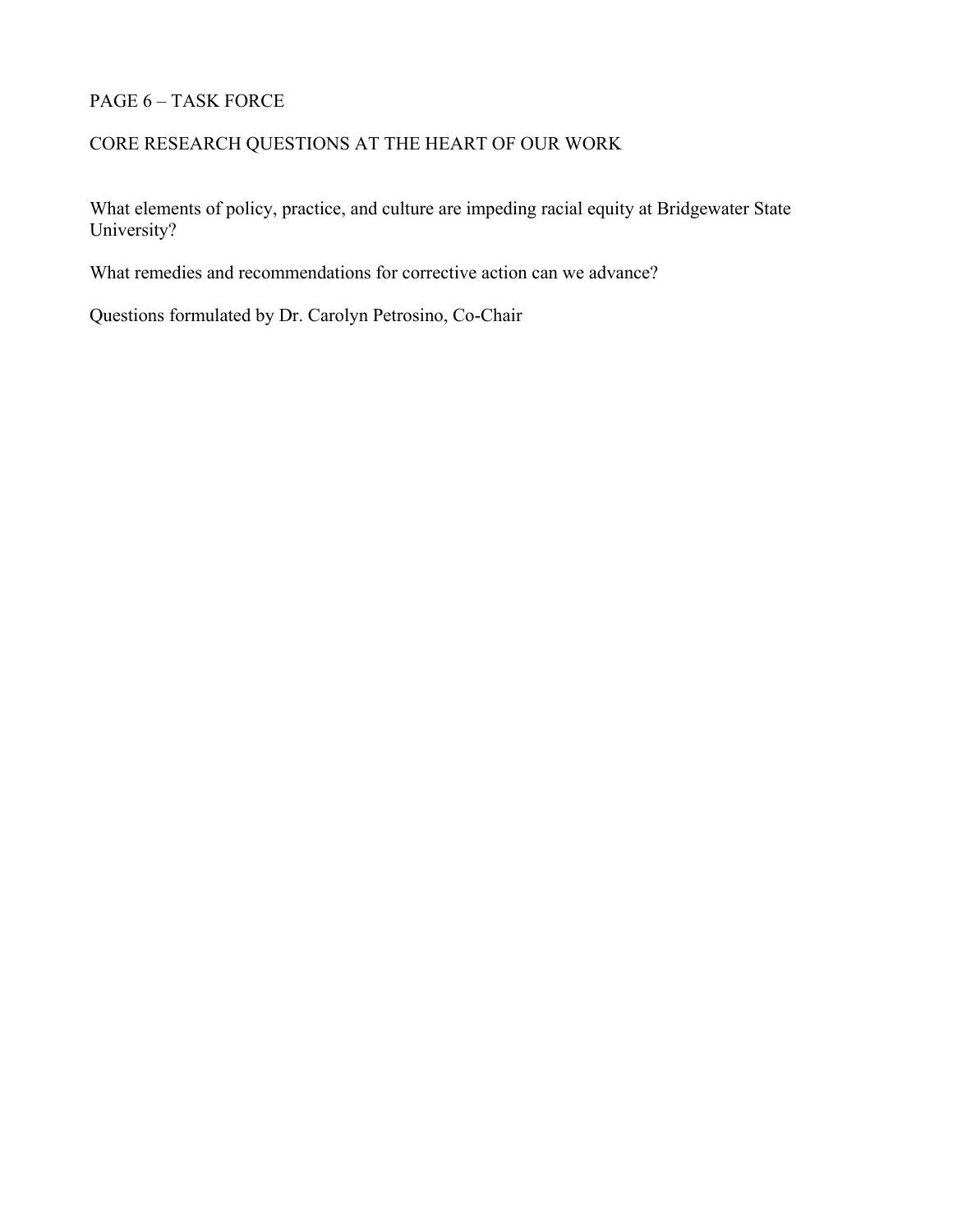# PAGE 7 – TASK FORCE

# INTERCONNECTED VALUES TO INSPIRE OUR THINKING

Honesty

Truth

Empathy

Dignity

Unity

Equity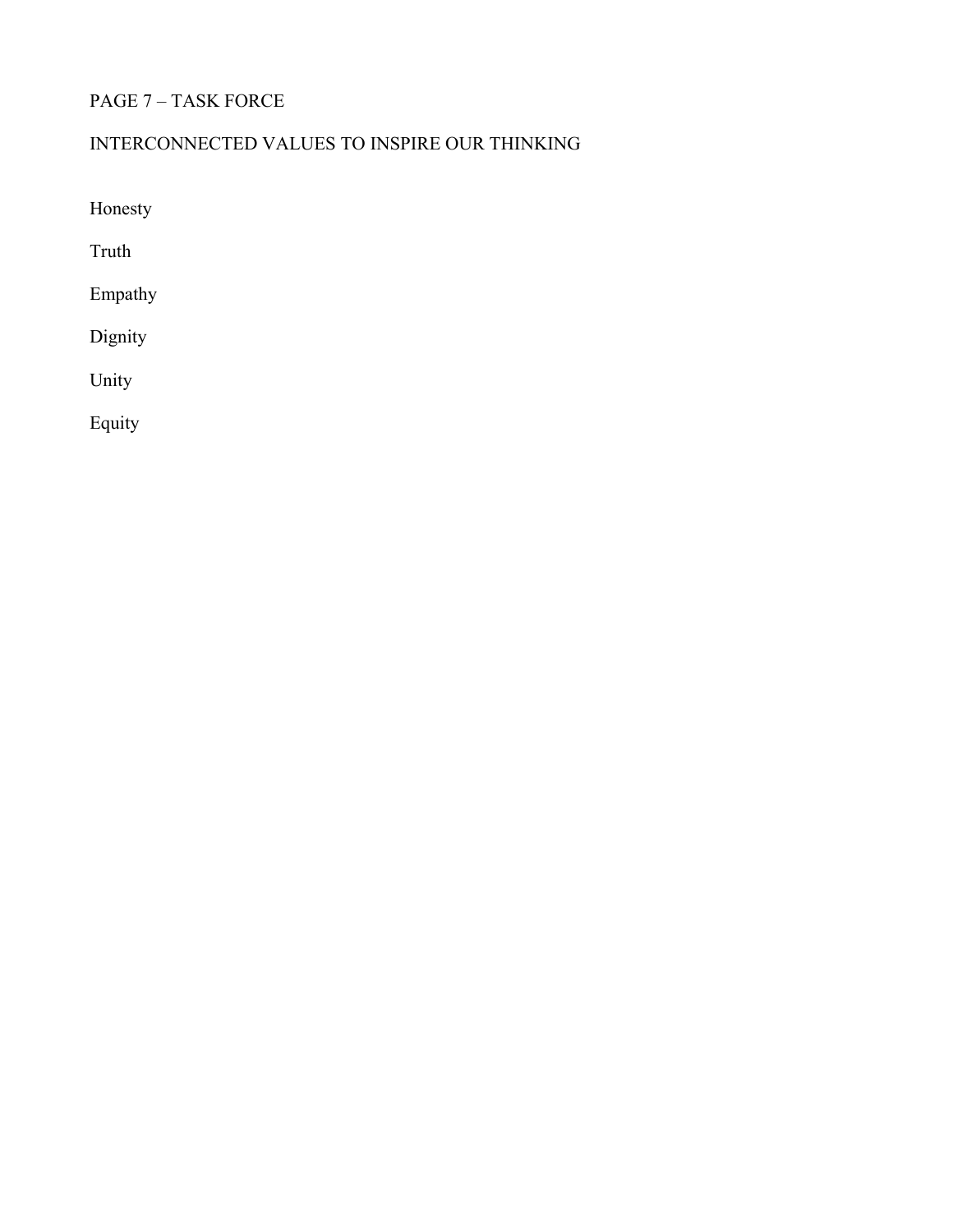### PAGE 8 – TASK FORCE

### SIX INDEPENDENT SUBCOMMITTEES WITH A COMMON CHARGE

- 1. Curricula & Co-Curricula
- 2. BSU Workforce
- 3. Education, Training, and Continued Learning Opportunities for Faculty, Staff, and Students
- 4. Investing in and Supporting Students
- 5. Police and Public Safety
- 6. Creating a Place for Ongoing Support, Problem Solving, Reporting Resolution, and Response

# Common Charge:

- Follow a rigorous approach
- Allow core values to guide deliberations
- Work with respect, integrity, and candor
- Identify barriers and strengths
- Remain open to exploring new areas
- Contribute to a more racially equitable BSU community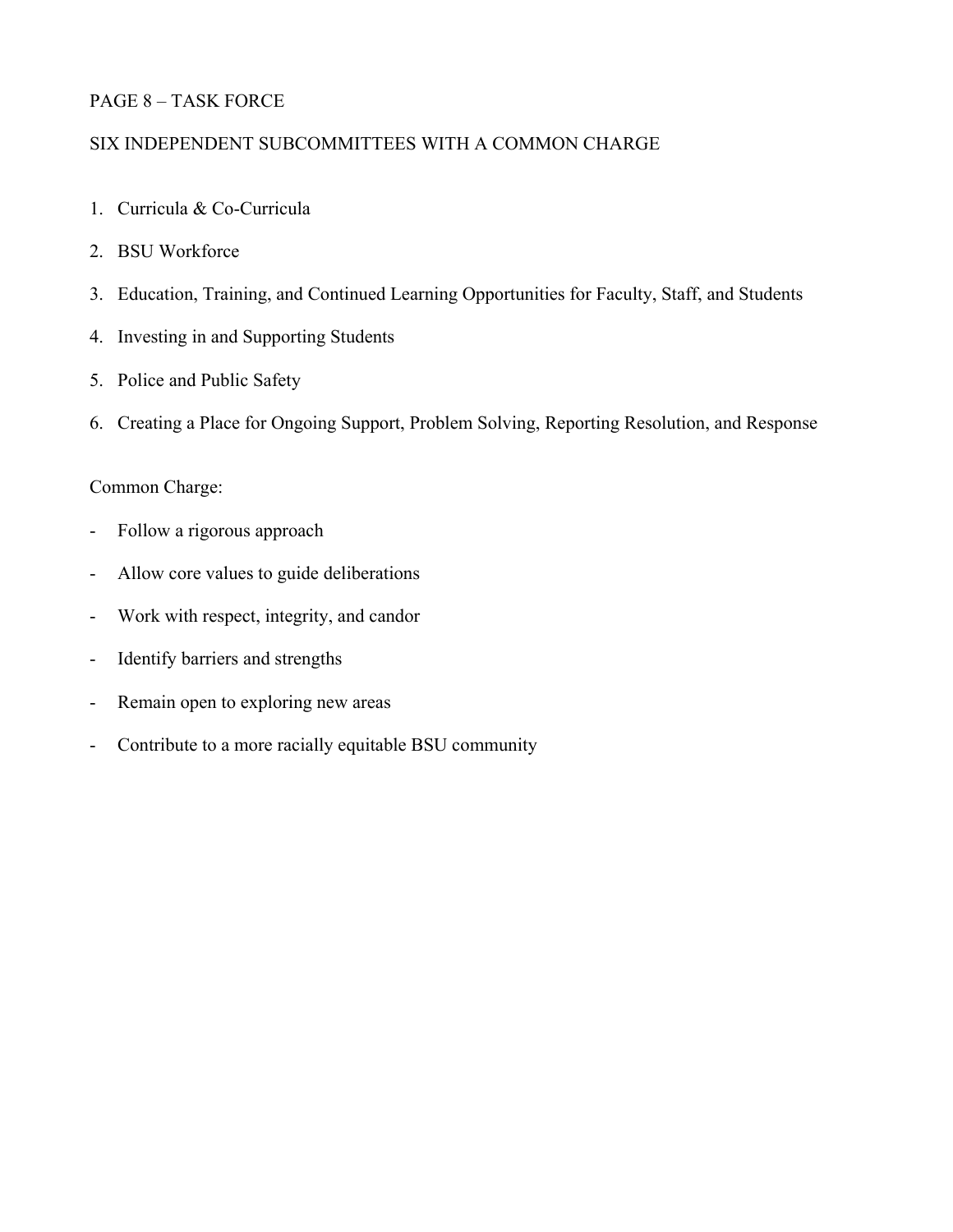#### PAGE 9 – TASK FORCE

### TASK FORCE SUBCOMMITTEE STRUCTURE & MEMBERSHIP

President Clark & Provost Ismaili

RJTF Co-Chairs (3)

Mr. Davede Alexander, Co-Chair Dr. Mary Grant, Co-Chair Dr. Carolyn Petrosino, Co-Chair

RJTF Vice Chairs (4)

Dr. Jakari Griffith, Vice Chair Ms. Samantha Joseph, Vice Chair Ms. Sydné Marrow, Vice Chair Ms. Anna Rice, Vice Chair

Subcommittee 1: Curricula and Co-Curricula

Subcommittee Co-Chairs (2) Diana Fox, Co-Chair Jenny Shanahan, Co-Chair

Subcommittee Members Keith Abaka (Student) Arnaa Alcon Angelo Lopes Barbosa Emily Cuff (Student) Lee Forest Renia Lorjuste (Student) Kevin McGowan Samuel Serna Otalvaro Denine Rocco Zahara Townsend (Student) Wendy Champagnie Williams

Subcommittee 2: BSU Workforce

Subcommittee Co-Chairs (2) Diane Bell, Co-Chair Jibril Solomon, Co-Chair

Subcommittee Members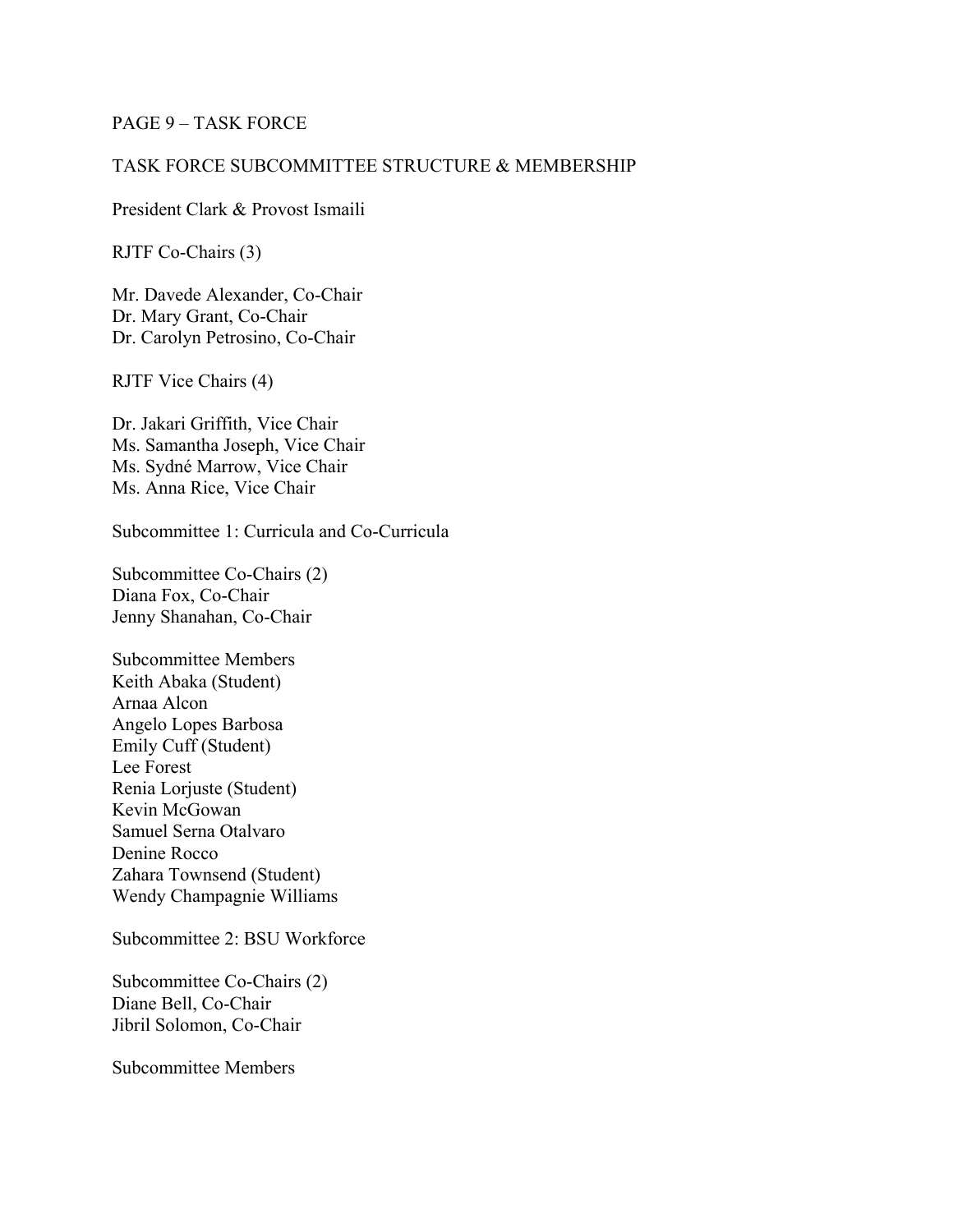Michelle Arnel (Student) Jeanean Davis-Street Vinny DeMacedo Shawn Flynn Glenn Gonsalves Jo Hoffman

Subcommittee 3: Education, Training, and Continued Learning Opportunities for Faculty, Staff, and Students

Subcommittee Co-Chairs (2) Jabbar Al-Obaidi, Co-Chair Joyce Rain Anderson, Co-Chair

Subcommittee Members Mike Froio Tiffany Harriott (Student) Rita Miller Luis Paredes Brian Salvaggio Sabrina Victor Judith Willison

Subcommittee 4: Investing in and Supporting Students

Subcommittee Co-Chairs (2) Sabrina Gentlewarrior, Co-Chair Emily Portela, Co-Chair

Subcommittee Members Adamajan Bah (Student) Elizabeth Ching-Bush Joseph Clark (Student) Cecilia DeOliveira Emily Field Jasselle Garcia (Student) Reid Higginson Jill Lucchetti Joe Oravecz Luis Pires (Student) Mercedes Reid (Student) Anna Rice (Student, RJTF Vice Chair) Marquis Taylor Alexis Wright (Student)

Subcommittee 5: **Police and Public Safety**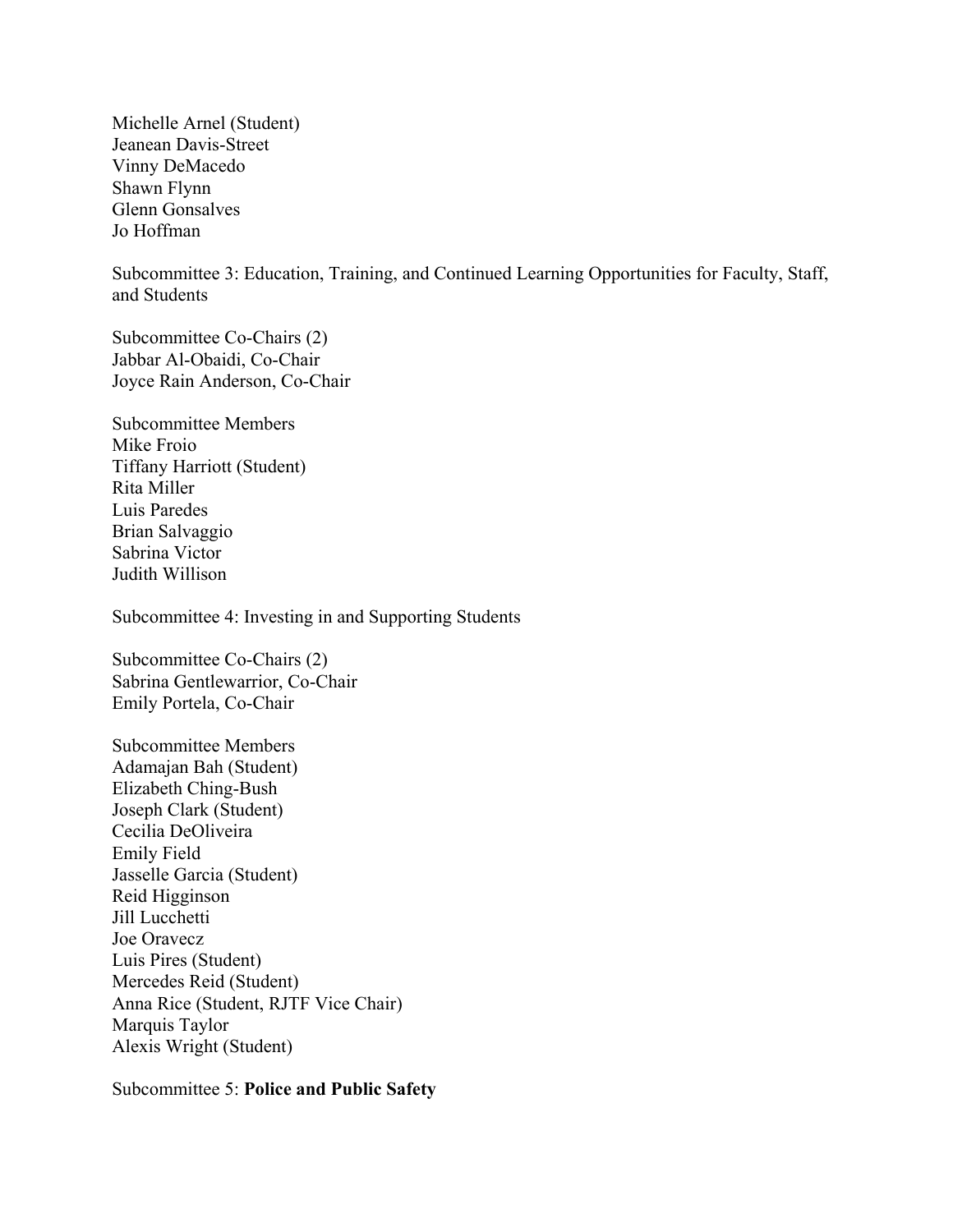Subcommittee Co-Chairs Mike King, Co-Chair Brenda Molife, Co-Chair (Fall 2020) Sydné Marrow, Co-Chair (Spring 2021)

Subcommittee Members Mary Ankomah Javaun Dixon (Student) Laura Gross George Gurley Tina Mullone Donna Schiavo David Tillinghast Michael Walsh

Subcommittee 6: Creating a Place for Ongoing Support, Problem Solving, Reporting Resolution, and Response

Subcommittee Co-Chairs (2) Pam Russell, Co-Chair Gabriella Rivera, Co-Chair (Student)

Subcommittee Members D Demers Michael DeValve TJ Hairston (Student) Mingy Penha Keri Powers Jennifer Thibodeau Peter Wiernicki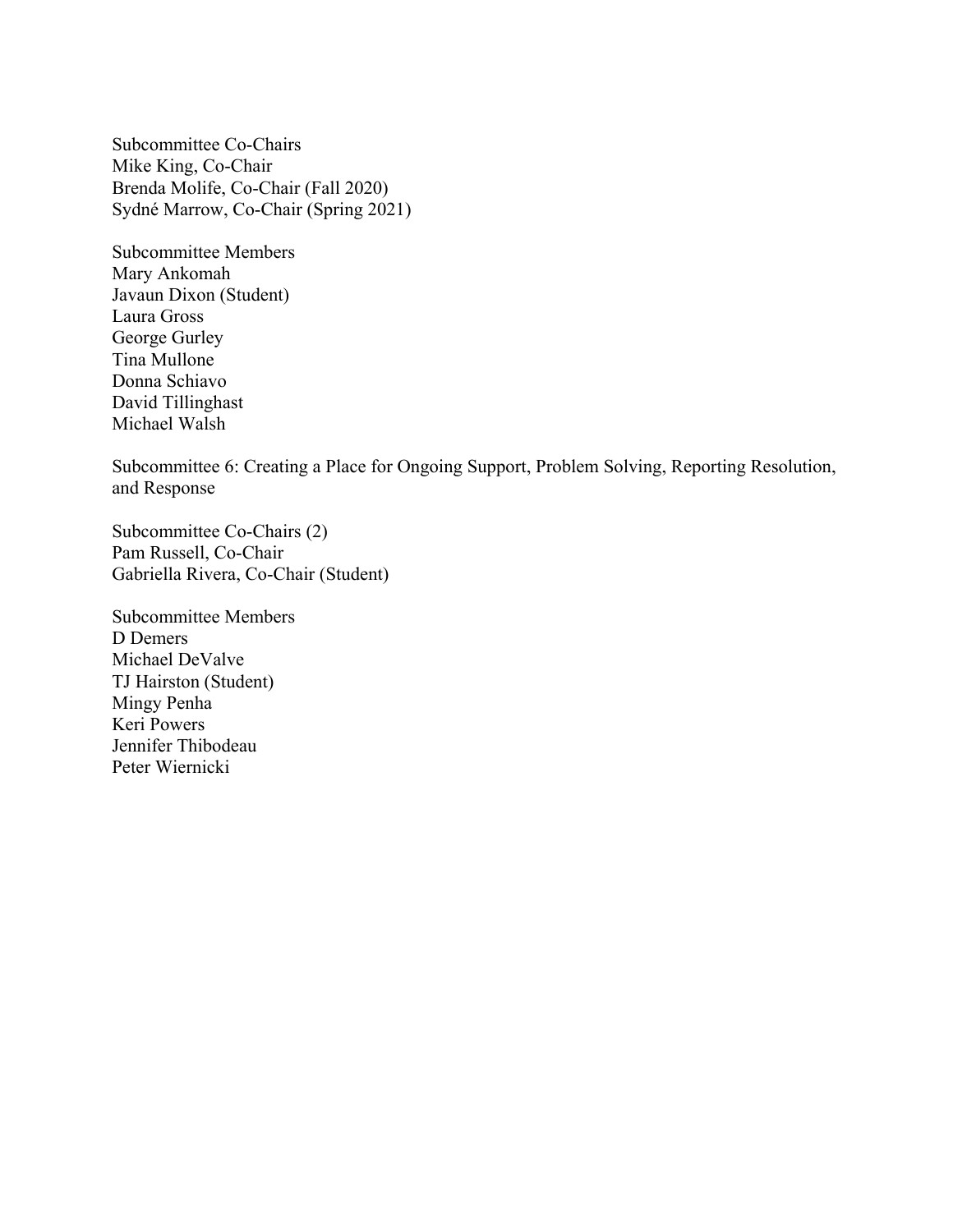#### PAGE 10 – TASK FORCE

### CATALYZING POSITIVE CHANGE AT BSU

Racial Justice at BSU website: [www.bridgew.edu/racial-justice](http://www.bridgew.edu/racial-justice) Renaming of Lewis and Gaines Center for Inclusion and Equity (LGCIE) Ambitious fundraising in support of equity, inclusion, and Gaines Scholarships Dedication of 2020-21 academic year to issues of racial justice Conversations about race with Dr. Beverly Daniel Tatum and Dr. Estela Bensimon Participation of Dr. Tia McNair in the summer MRISJ faculty institute Re-evaluating all student affairs and enrollment management through the racial justice lens New viewbook to include BSU equity and justice values Leading for Change recognized and supported by the Lumina Foundation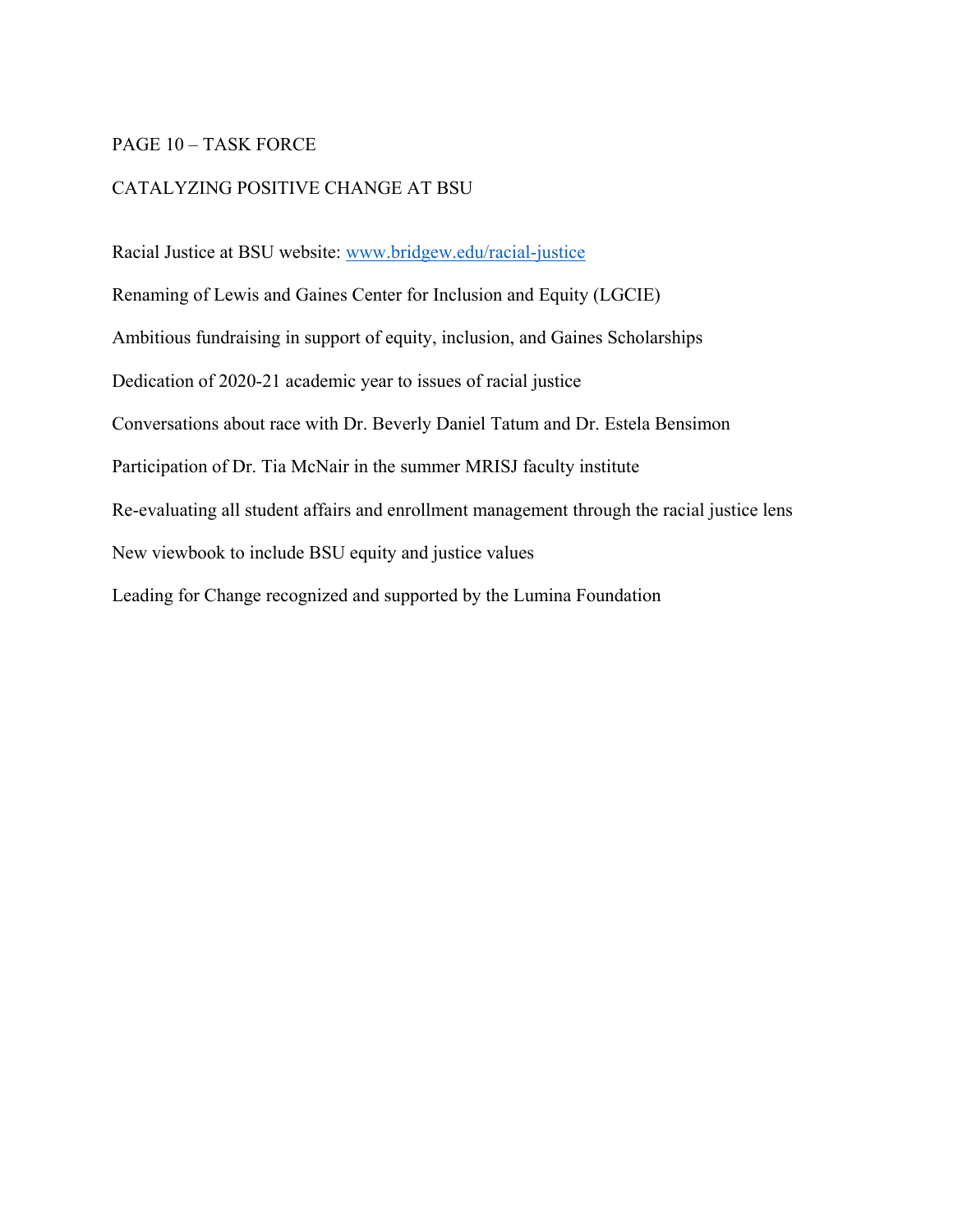### PAGE 11 – TASK FORCE

#### PROJECT TIME FRAMES & PHASES

Racial Justice Task Force to Organizational Implementation

RJTF Formed – Summer 2020

Forming the RJTF

Listening and learning

Gathering existing data

#### Fall/Winter 2020

### Framing the Inquiry

Designating subcommittees

Formulating the research question(s)

Collecting new data

Synthesizing inputs and reaching consensus

#### Winter/Spring 2021

Action Planning: Recommendations & Remedies

Articulating recommendations and remedies

Submitting final report

Stakeholder review

#### Spring/Summer 2021

Reviewing, Testing & Sustaining

Adoption and alignment

Assessment and sustainability review